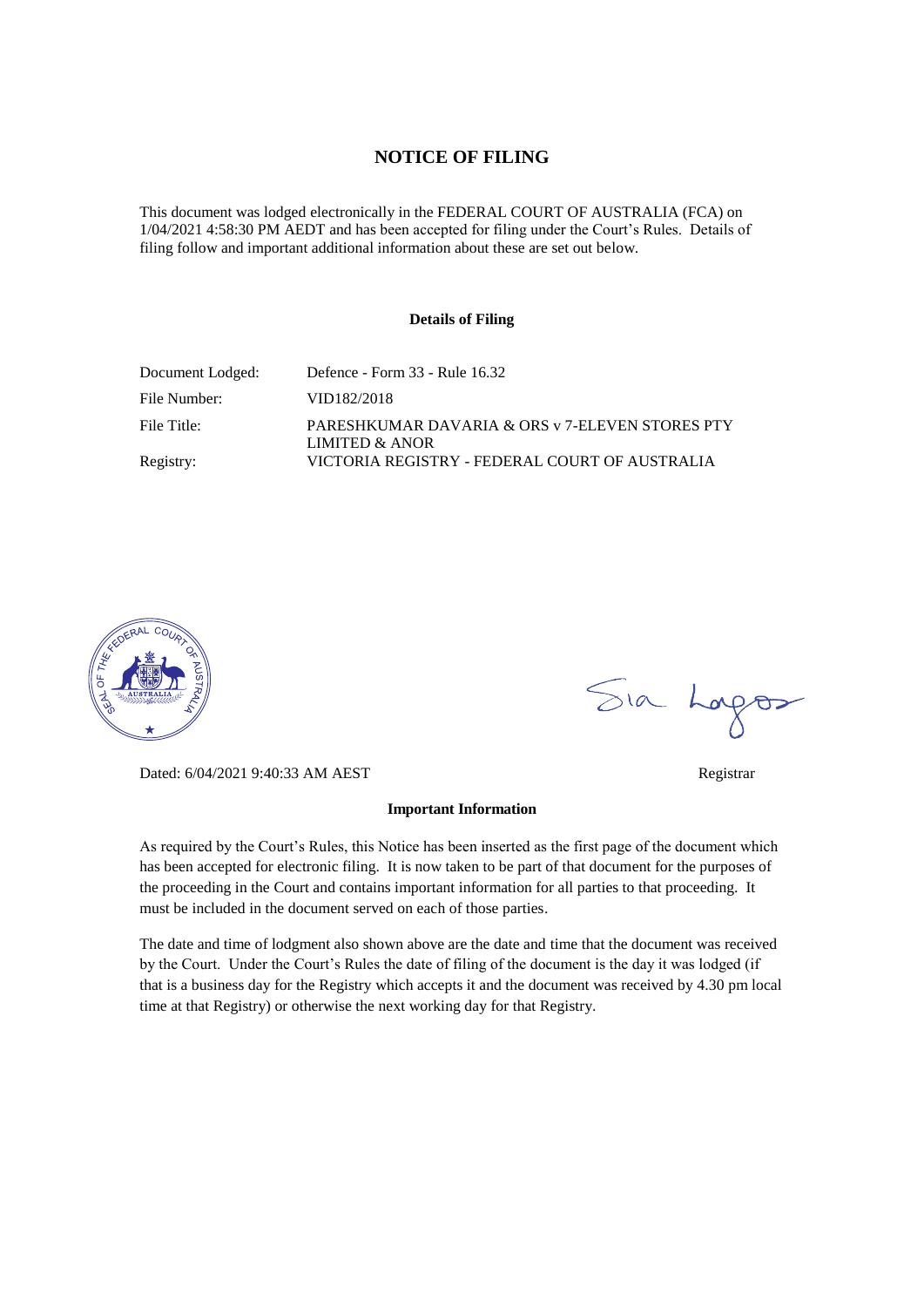

Form 33 Rule 16.32

# Defence to Second Further Amended Statement of Claim

(filed pursuant to order 3 of the orders made by Middleton J on 5 March 2021)

Federal Court of Australia

District Registry: Victoria

Division: General

Pareshkumar Davaria and others named in the Schedule

Applicants

7-Eleven Stores Pty Ltd (ACN 005 299 427) and another named in the Schedule

**Respondents** 

Unless otherwise defined below, in this Defence the First Respondent (7-Eleven) adopts the defined terms in the Second Further Amended Statement of Claim dated 3 March 202016 March 2021 as amended from time to time (SOC).

This Defence is to be read with 7-Eleven's Defence in proceeding VID 180/2018 as amended from time to time (7-Eleven's VID 180 Defence). Defined terms used in the 7-Eleven's VID 180 Defence have the same meaning in this Defence, except where otherwise indicated.

In response to the SOC, 7-Eleven says as follows:

- 1 As to paragraph 1, it:
	- (a) admits that in the Relevant Period, persons were or commenced to be nominated directors (Nominated Directors) or franchisee parties (Franchisees) under a standard-form franchise agreement with 7-Eleven substantially in the form of one of the following agreements:

| Filed on behalf of (name & role of party)                  |  | <b>First Respondent</b>                |         |                                                                      |  |
|------------------------------------------------------------|--|----------------------------------------|---------|----------------------------------------------------------------------|--|
| Prepared by (name of person/lawyer)                        |  | Nigel Jones                            |         |                                                                      |  |
| Law firm (if applicable)                                   |  | <b>Norton Rose Fulbright Australia</b> |         |                                                                      |  |
| +61 3 8686 6000<br>Tel                                     |  |                                        | Fax     | +61 3 8686 6505                                                      |  |
| nigel.jones@nortonrosefulbright.com<br>Email               |  | Ref                                    | 4000719 |                                                                      |  |
| <b>Address for service</b><br>(include state and postcode) |  | nigel.jones@nortonrosefulbright.com    |         | Level 38, Olderfleet, 477 Collins Street, Melbourne, VIC 3000 Email: |  |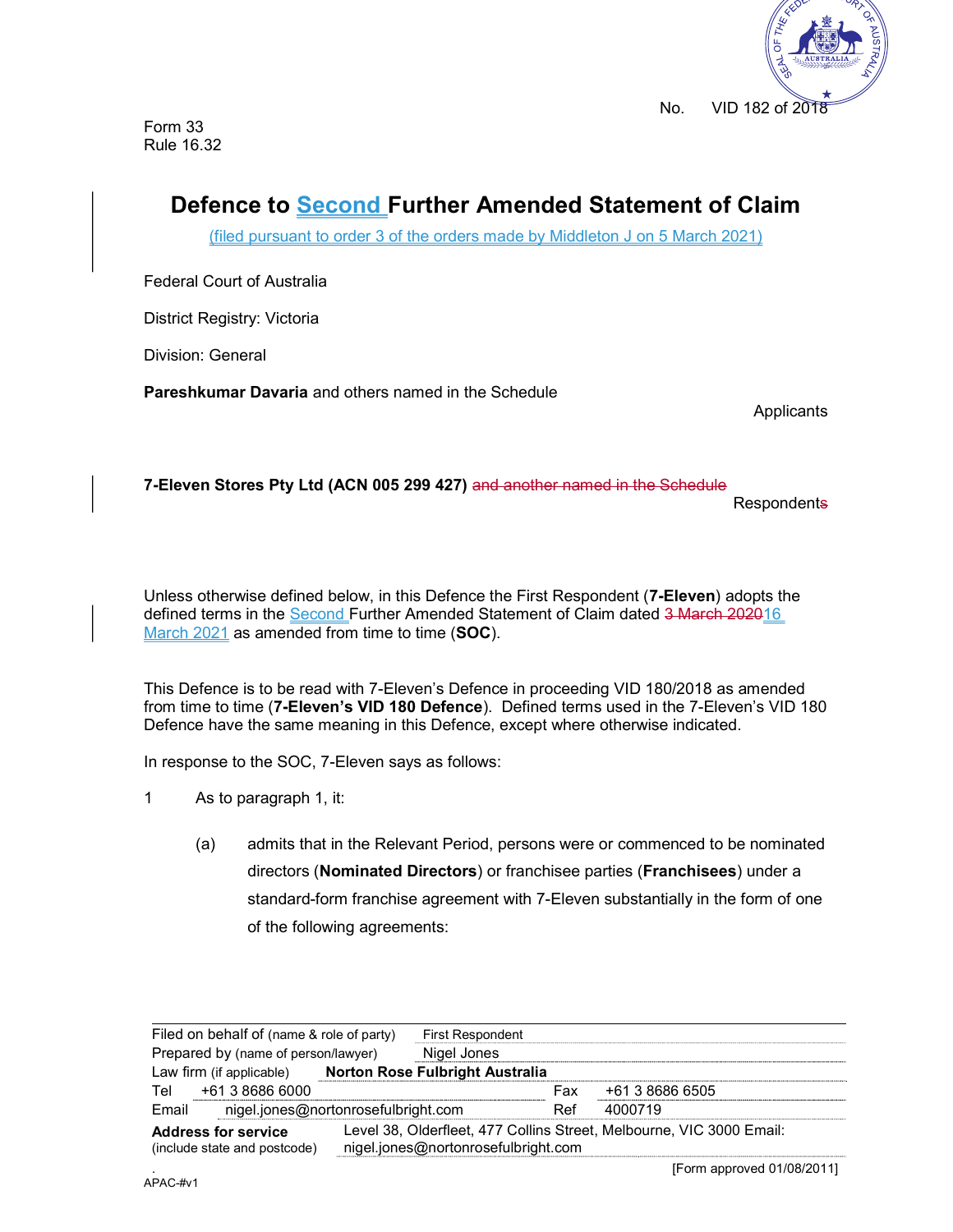- (i) identified by 7-Eleven internally as Store Agreement 10/1998 (1998 Version), which was 7-Eleven's standard form of agreement in the period from about October 1998 to about December 2001;
- (ii) identified by 7-Eleven internally as Store Agreement 02/2001 (2001 Version), which was 7-Eleven's standard form of agreement in the period from about January 2001 to about January 2004;
- (iii) identified by 7-Eleven internally as Store Agreement SA/01/04 (2004) Version), which was 7-Eleven's standard form of agreement in the period from about January 2004 to about April 2009;
- (iv) identified by 7-Eleven internally as Store Agreement SA/04/09 (2009 Version), which was 7-Eleven's standard form of agreement in the period from about April 2009 to about November 2015;
- (v) identified by 7-Eleven internally as Store Agreement SA/11/15 (2015 Version), which was 7-Eleven's standard form of agreement in the period from about November 2015 to about November 2016;
- (vi) identified by 7-Eleven internally as Store Agreement SA/11/16 (2016 Version), which was 7-Eleven's standard form of agreement in the period from about November 2016 to 19 February 2018;

(together, as amended from time to time, the Franchise Agreements);

- (b) denies that any loss and damage was caused as a result of its conduct; and
- (c) otherwise does not plead to paragraph 1 as there are no allegations made against it.
- 1A In response to paragraph 1A:
	- (a) refers to and repeats paragraph 1(a) above; and
	- (b) does not otherwise plead to paragraph 1A as there are no allegations pleaded against it.
- 2 It admits the allegations in paragraph 2.
- 3 It admits the allegations in paragraph 3.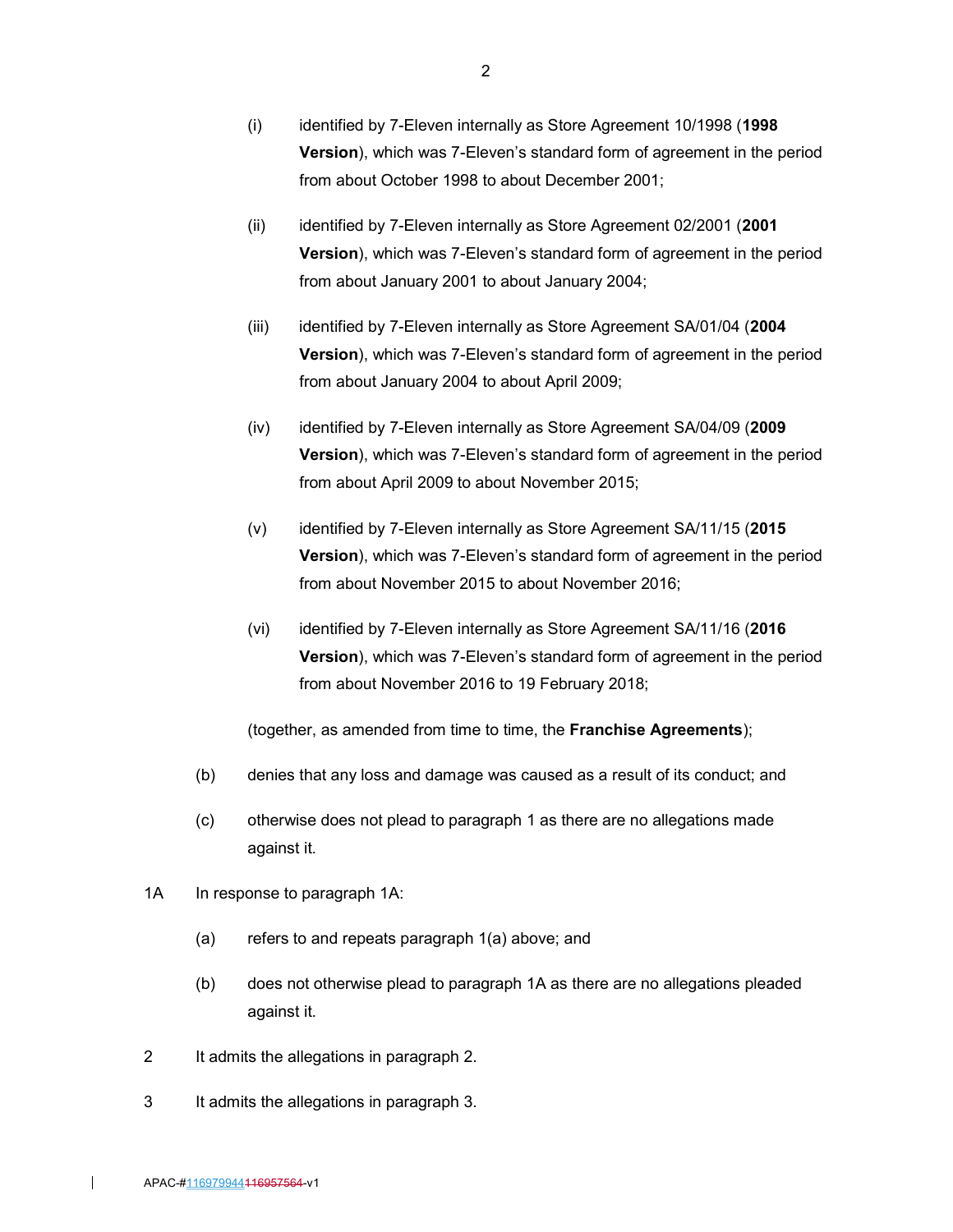- 3A<sub>r</sub> It admits the allegations in paragraph 3A.
- 3B. It admits the allegations in paragraph 3B.
- 4 As to paragraph 4, it:
	- (a) admits that the First Applicant and Davaria Pty Ltd (Davaria) entered into the Campbelltown Store Franchise Agreement with 7-Eleven on 19 September 2013 in relation to the Campbelltown Store;
	- (b) as to sub-paragraph 4(b):
		- (i) admits that Davaria is, and at all times since 5 November 2013 has been, the operator of the Campbelltown Store; and
		- (ii) otherwise denies sub-paragraph 4(b);

## PARTICULARS

The "Effective Date", being the date on which the Campbelltown Store first opened for business under the Campbelltown Store Franchise Agreement was 5 November 2013.

#### $(c)$  as to sub-paragraph  $4(c)$ :

- (i) admits that the First Applicant and Davaria entered into the Northmead Store Franchise Agreement with 7-Eleven on 27 May 2015 in relation to the Northmead Store;
- (ii) admits sub-paragraph (c)(ii); and
- (iii) in respect of sub-paragraph (c)(iii):
	- (A) admits that Davaria applied to the Bank for financial accommodation and that the Bank offered to provide financial accommodation to Davaria:
		- (a) to enable Davaria to acquire or run the business connected with the Campbelltown Store, in the sum of \$291,360 (the Campbelltown Finance) under a letter of offer dated 22 August 2013; and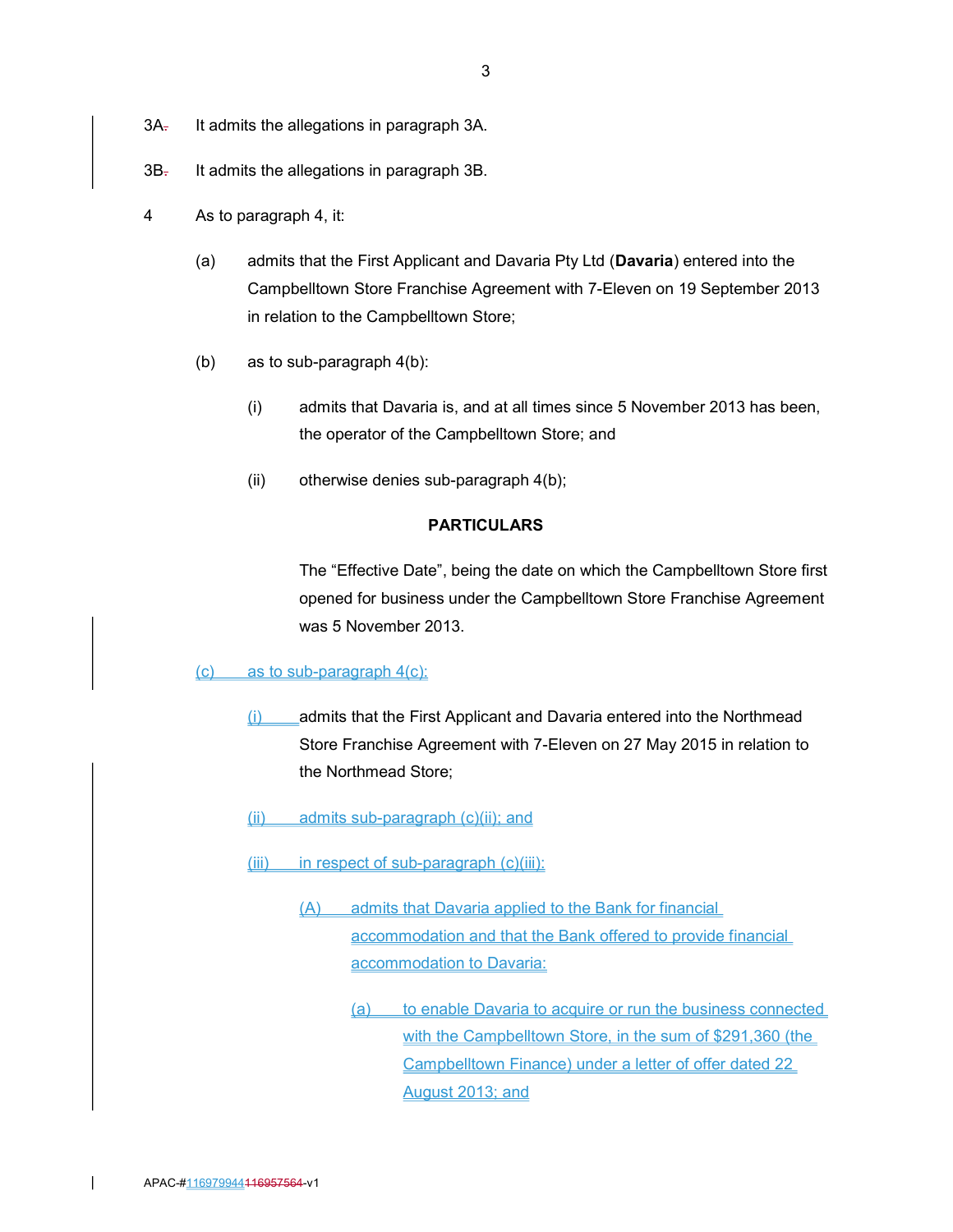- (b) to enable Davaria to acquire or run the business connected with the Northmead Store, in the sum of \$828,622 (the Northmead Finance) under a letter of offer dated 12 June 2015;
- (B) admits that Davaria as borrower, entered into a Deed of Loan and Guarantee dated 27 May 2015 with Ya Razik Pty Ltd, as lender, for the sum of \$50,000 in connection with the acquisition of the Northmead Store business;

(A)(C) otherwise does not know and therefore does not admit subparagraph (c)(iii); and

 $\left(\frac{c}{d}\right)$  as to sub-paragraph 4(d):

- (i) admits that Davaria is, and at all times since 19 June 2015 has been, the operator of the Northmead Store; and
- (ii) otherwise denies sub-paragraph 4(d).

## PARTICULARS

The "Effective Date", being the date on which the Northmead Store first opened for business under the Northmead Store Franchise Agreement was 19 June 2015.

#### 4A As to paragraph 4A:

 $(a)$  as to sub-paragraph  $4A(a)$ :

- (i) in respect of the First Applicant:
	- (A) admits that the First Applicant entered into the Campbelltown Store Heads of Agreement on or about 31 July 2013;
	- (B) refers to and repeats paragraph 4(c)(iii) above; and
	- (C) otherwise, it says it does not know, and therefore, does not admit the allegations in sub-paragraph  $4A(a)(i)$ ;

 $(iii)$  -as to sub-paragraph  $4A(a)(ii)$ :

 $(A)$  refers to and repeats paragraph  $4(c)(iii)$  above; and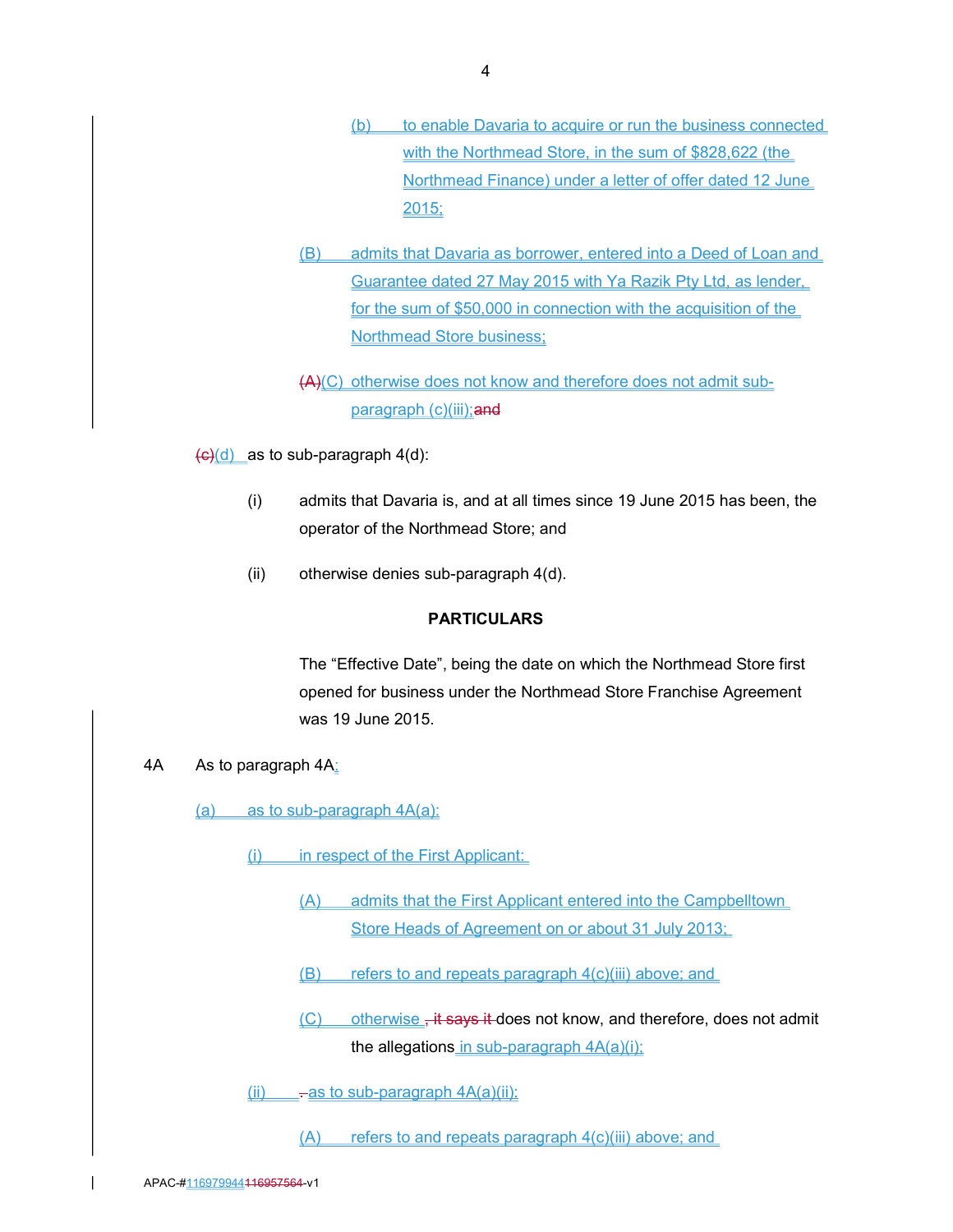- (B) otherwise does not know, and therefore, does not admit the allegations in sub-paragraph  $4A(a)(ii)$ ;
- (d)(b) does not know, and therefore, does not admit the allegations in sub-paragraphs 4A(b) and (c).
- 4B. As to paragraph 4B, it:
	- (a) admits that the Third Applicant and Kaizenworld Pty Ltd (Kaizenworld) entered into the South Melbourne Store Franchise Agreement with 7-Eleven on 2 October 2013 in relation to the South Melbourne Store;
	- $(b)$  admits paragraph 4B(b); and
	- $(b)(c)$  as to sub-paragraph  $4B(c)$ :
		- (i) admits that Kaizenworld applied to the Bank for financial accommodation and that the Bank offered to provide financial accommodation to Kaizenworld to enable it to acquire or run the business connected with the South Melbourne Store, in the sum of \$424,363 (the South Melbourne Finance) under a letter of offer dated 20 September 2013;
		- (ii) otherwise does not know and therefore does not admit the allegations in paragraph 4B(c); and
	- $\left(\frac{c}{c}\right)$  does not know and, therefore, does not admit the allegations in paragraph s- $4B(c)$  and  $4B(d)$ .
- 4C<sub>r</sub> As to paragraph 4C, it says it does not know, and therefore, does not admit the allegations.
- 5 As to paragraph 5, it:
	- (a) in answer to sub-paragraph  $5(a)$ :
		- (i) admits the allegations in sub-paragraphs  $5(a)(i)$  and (ii);
		- (ii) admits that it is and was at all times during the Relevant Period a 'trading corporation' for the purposes of section 4 of the CCA; and
		- (iii) admits that it is and was at all times during the Relevant Period a 'person' for the purposes of section 18 of the ACL;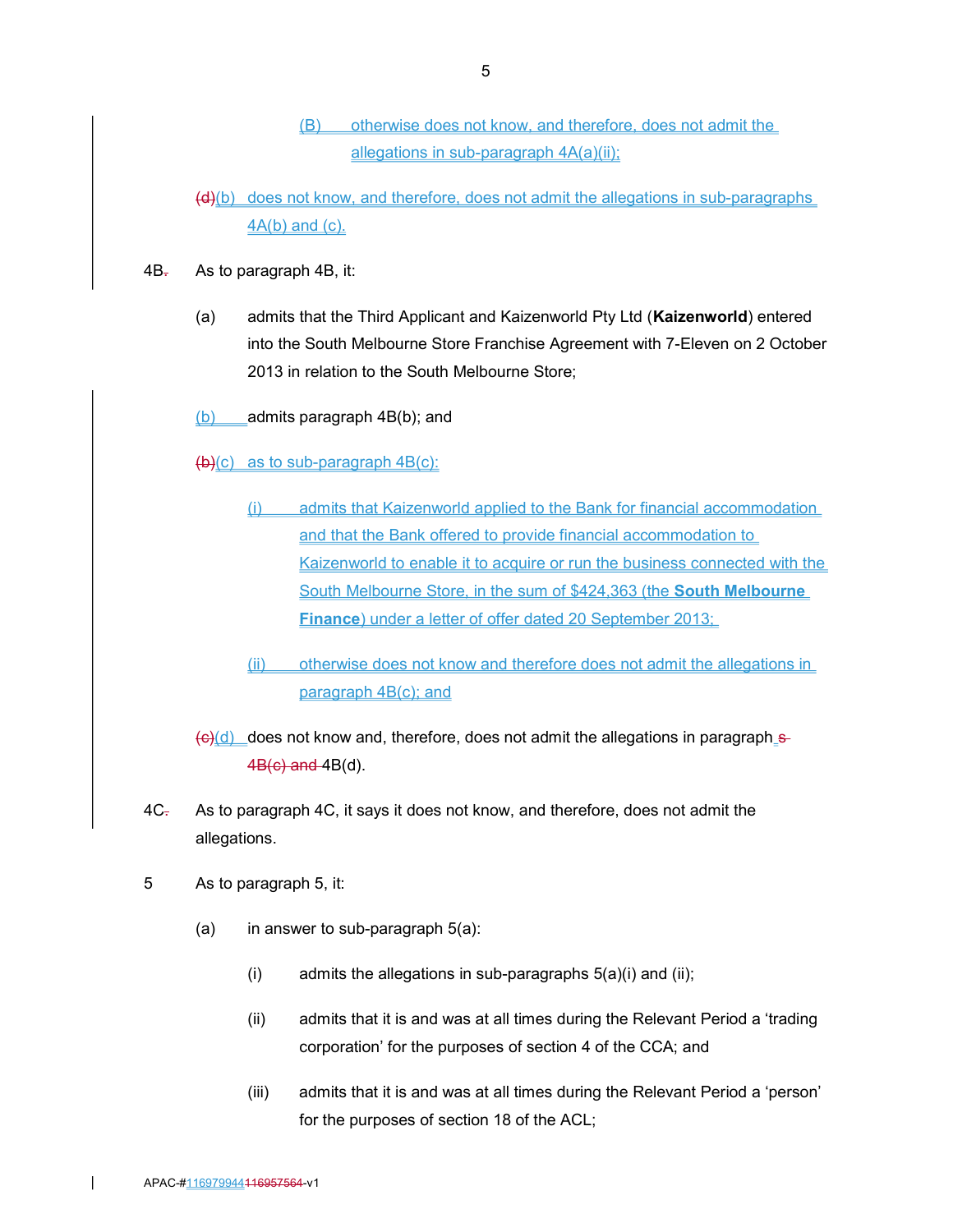- (b) admits that, during the Relevant Period, it supplied services to or was engaged in the possible supply of services to the First Applicant, Davaria, the Third Applicant, Kaizenworld and each of the Franchisees in 'trade or commerce' within the meaning of sections 2 and 21 of the ACL; and
- (c) denies that 7-Eleven supplied financial services to the Applicants or the Franchisees within the meaning of sections 12BA and 12CB of the ASIC Act; and

 $\left(\frac{c}{c}\right)$  otherwise denies the allegations in paragraph 5.

6  $\blacksquare$  It does not plead to paragraph 6 as there are no allegations made against it [Deleted].

#### B.

7 As to paragraph 7, it refers to and repeats paragraphs 40A to 96-105, and paragraphs-105A<sub>--</sub>-121A and  $127$  to  $152$ , and  $154$  and the particulars subjoined thereto of 7-Eleven's VID 180 Defence.

## B1.

- 8 As to paragraph 8, it:
	- (a) refers to and repeats paragraph  $4A(b)$  above;
	- (b) refers to and repeats sub-paragraphs 11(g) and 16(ba), and paragraphs 40A to 88 and 97 of 7-Eleven's VID 180 Defence and the particulars subjoined thereto; and
	- (c) otherwise denies the allegations in paragraph 8.
- 9 As to paragraph 9, it:
	- (a) refers to and repeats sub-paragraph  $4(a)$  and paragraphs 4A and 8 above and  $97$ and 98 of 7-Eleven's VID 180 Defence; and
	- (b) otherwise denies the allegations.
- 10 As to paragraph 10, it:
	- (a) says that without the provision of particulars the allegations made in paragraph 10 are vague and embarrassing and are likely to cause delay and prejudice and it objects to pleading to paragraph 10; and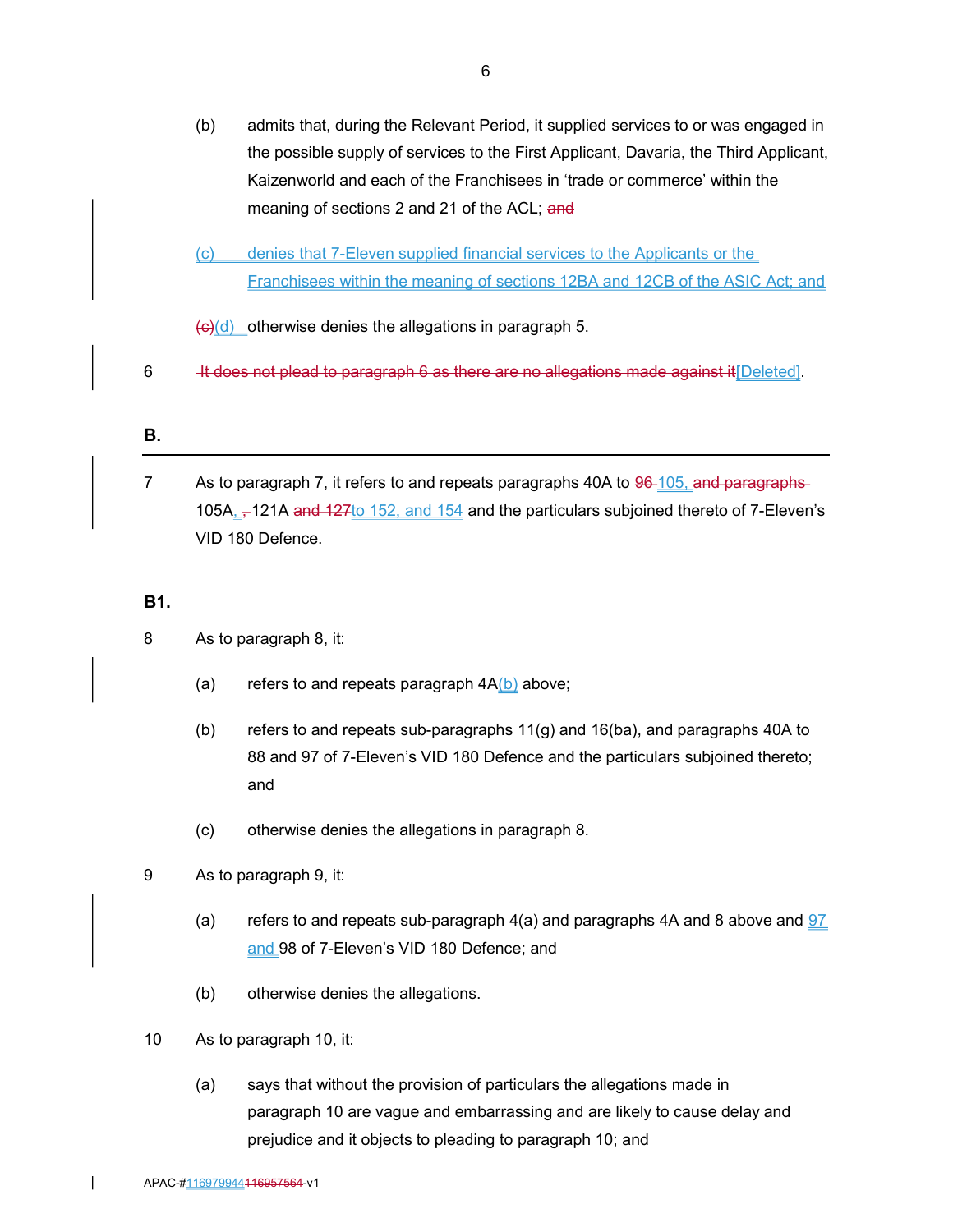- (b) says that under cover of the foregoing objection, it:
	- (i) refers to and repeats sub-paragraphs 4(a) and 4(b) and paragraph 4A above;
	- (ii) otherwise does not know and therefore does not admitdenies the allegations in paragraph 10.
- 11 As to paragraph 11, it:
	- (a) says that without the provision of particulars the allegations made in paragraph 11 are vague and embarrassing and it objects to pleading to paragraph 11; and
	- (b) says that under cover of the foregoing objection, it:
		- (i) as to sub-paragraph 11(a):
			- (A) refers to and repeats paragraphs 4 and 4A above; and
			- (B) says that it otherwise denies the allegations in sub-paragraph 11(a);
		- (ii) as to sub-paragraph 11(b):
			- (A) refers to and repeats paragraphs 4 and 4A above; and
			- (B) says that it does not otherwise know and therefore does not admitotherwise denies the allegations in sub-paragraph 11(b); and
		- (iii) as to sub-paragraph 11(c):
			- (A) denies the allegations; and
			- (B) refers to and repeats sub-paragraph 11(b)(i) and 11(b)(ii) and paragraph 8 above.
- 12 As to paragraph 12, it:
	- (a) says that without the provision of particulars the allegations made in paragraph 12 are vague and embarrassing and are likely to cause delay and prejudice and it objects to pleading to paragraph 12; and
	- (b) says that under cover of the foregoing objection, it: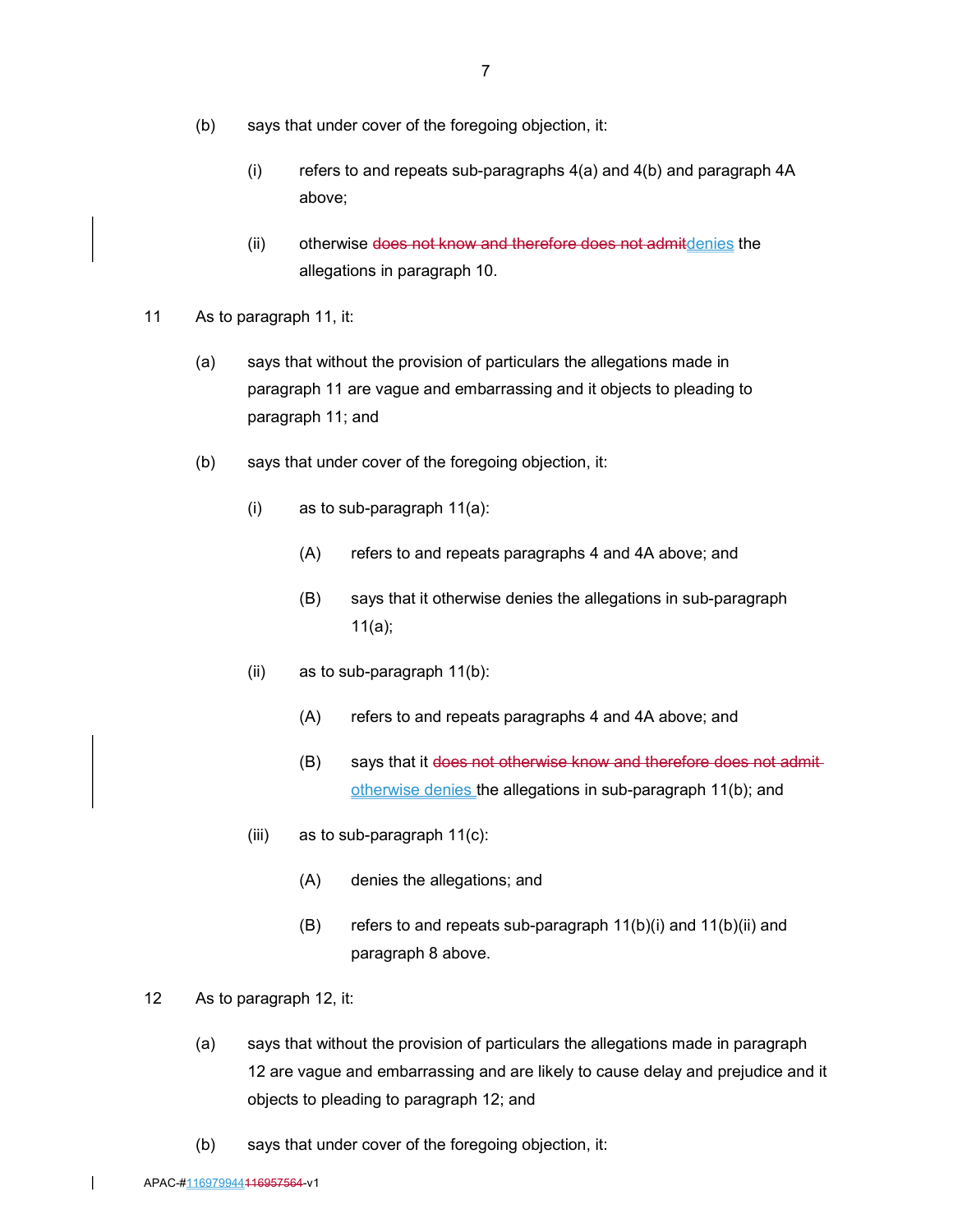- (i) refers to and repeats paragraph  $4-$  and  $4A$  above; and
- (ii) otherwise does not know and therefore does not admitdenies the allegations in paragraph 12.
- 12A. As to paragraph 12A, it:
	- (a) refers to and repeats paragraph  $4B$ , 4C above;
	- (b) refers to and repeats sub-paragraphs 11(g) and 16(ba) and paragraphs 40A to 88 and 101A of 7-Eleven's VID 180 Defence and the particulars subjoined thereto; and
	- (c) otherwise denies the allegations in paragraph 12A.
- 12B<sub>r</sub> As to paragraph 12B, it:
	- (a) refers to and repeats sub-paragraphs  $4B<sub>a</sub>(a)$  and paragraphs 4C and 12A above; and
	- (b) otherwise denies the allegations.
- 12C<sub>7</sub> As to paragraph 12C, it:
	- (a) says that without the provision of particulars the allegations made in paragraph 12C are vague and embarrassing and are likely to cause delay and prejudice and it objects to pleading to paragraph 12C; and
	- (b) says that under cover of the foregoing objection, it:
		- (i) refers to and repeats sub-paragraphs 4B(a) and 4B(b) and paragraph 4C above; and
		- (ii) otherwise does not know and therefore does not admitdenies the allegations in paragraph 12C.
- 12D. It denies the allegations in paragraph 12D.
- 13 It denies the allegations in paragraph 13.

## B2.

14 As to paragraph 14, it: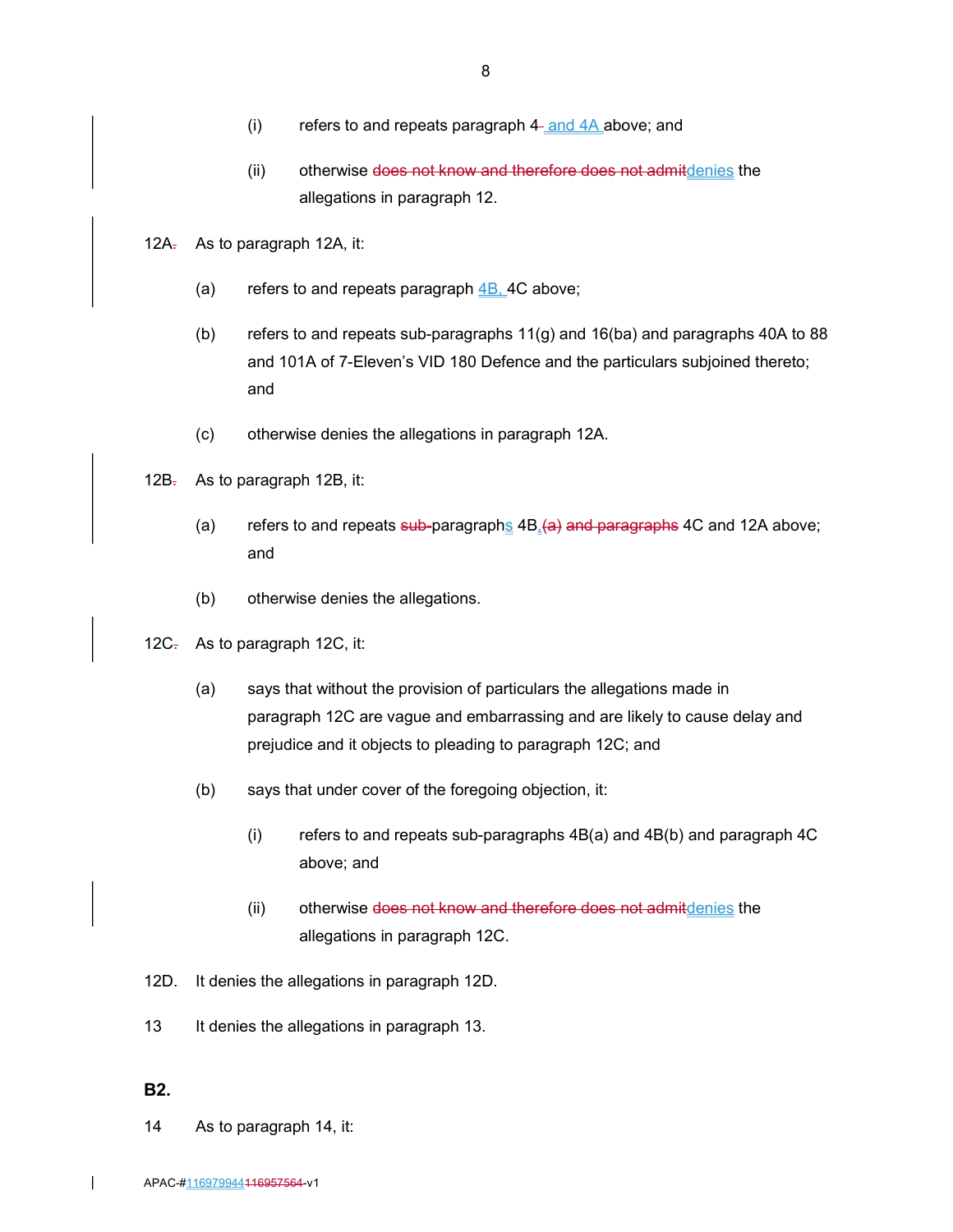- (a) refers to and repeats sub-paragraph 11(g) and paragraphs 40A to 76, 105A and 127-154 of 7-Eleven's VID 180 Defence and the particulars subjoined thereto; and
- (b) otherwise denies the allegations.
- 15 As to paragraph 15, it:
	- (a) refers to and repeats sub-paragraph 11(g) and paragraphs 40A to 76, 105A and 127 154 of 7-Eleven's VID 180 Defence and the particulars subjoined thereto; and
	- (b) otherwise denies the allegations.
- 16 As to paragraph 16, it:
	- (a) says that without the provision of particulars the allegations made in paragraph 16 are vague and embarrassing and are likely to cause delay and prejudice and it objects to pleadings to paragraph 16; and
	- (b) says that under cover of the foregoing objection, it:
		- (i) says that it does not know and therefore does not admit the allegations in sub-paragraphs 16(a) and 16(b); and
		- (ii) otherwise denies the allegations in sub-paragraph  $16(e)$ .
- 17 It denies the allegations in paragraph 17.

B3.

- 17A As to paragraph 17A, it refers to and repeats paragraphs 106 to 121A and 154 and the particulars subjoined thereto of 7-Eleven's VID 180 Defence.
- 17B It denies the allegations in paragraph 17B.

#### C.

## C1.

18 It does not plead to paragraphs 18 to 45, as those paragraphs make no allegationagainst 7-Eleven[Not used].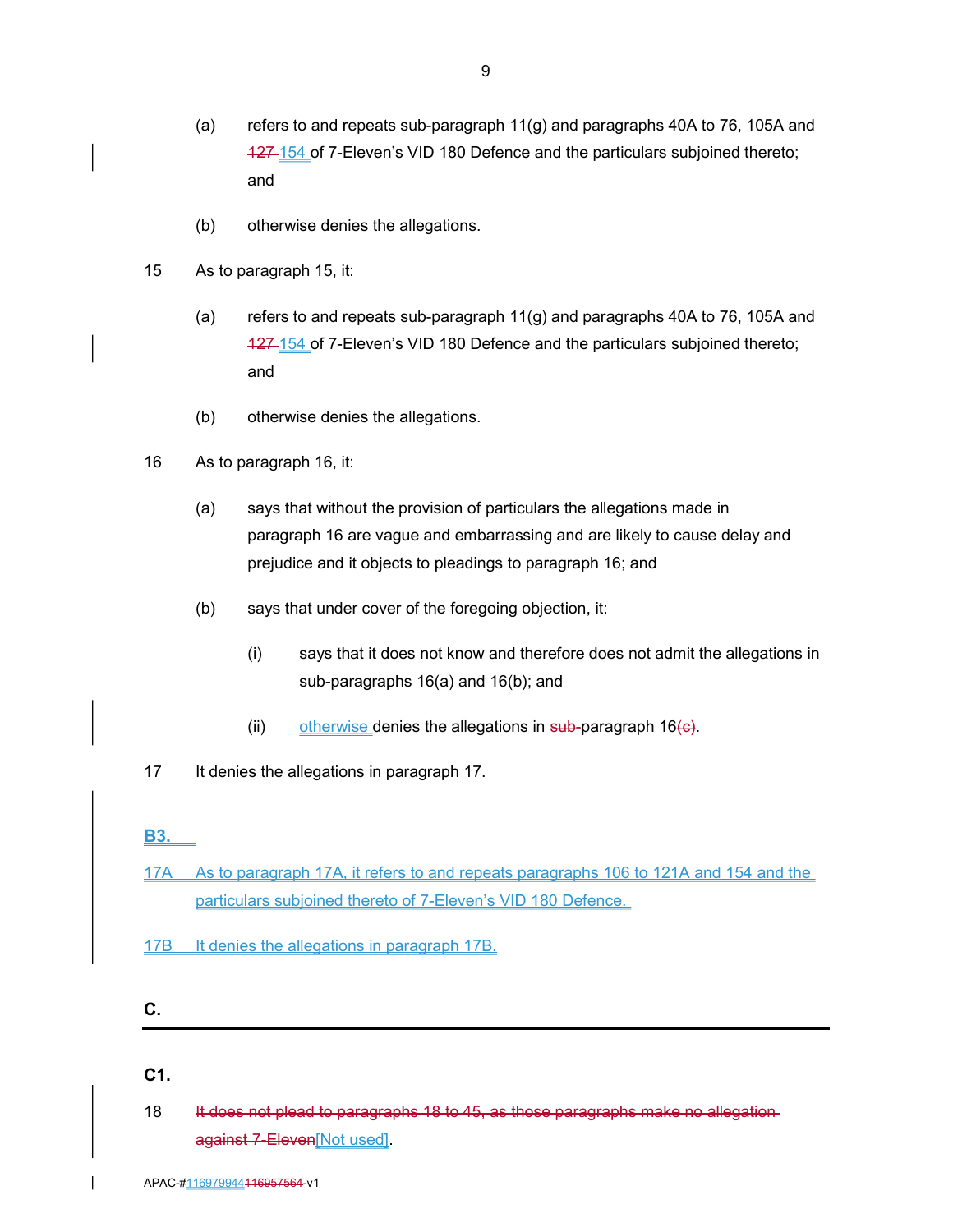- 19 To the whole of the SOC, it says:
	- (a) that save, for where a defence is pleaded, further and/or particular defences may be available to it in respect of a Nominated Director's or Guarantor's claims, which cannot be determined until after the Nominated Director or Guarantor has been identified; and
	- (b) any Nominated Director who entered into a Franchise Agreement before 20 February 2012 (or, in respect of the Goodwill Value Representation Contravention and the Renewal Representation Contravention, before 2 March 2014) and any Guarantors who entered into Guarantees before 20 February 2012 (or, in respect of the Goodwill Value Representation Contravention and the Renewal Representation Contravention, before 2 March 2014) are statute barred from maintaining a cause of action:
		- (i) under section 236 of the ACL pursuant to section  $236(2)$  of the ACL; and
		- (ii) under section 237 or 243 of the ACL, pursuant to section 237(3) of the ACL;
		- $\frac{1}{(ii)}$ (iii) under section 82 or 87 of the TPA pursuant to section 82(2) or 87(1CA) of the TPA, alternatively section 82(2) or  $87(1CA)$  of the CCA;
		- (iv) under section 12GF of the ASIC Act, pursuant to section 12GF(2) of the ASIC Act; and
		- (v) under section 12GM of the ASIC Act, pursuant to section 12GM(5) of the ASIC Act.

 $(HH)$ 

Date: 1 April 2021

 $\Lambda$  and and a

Signed by Nigel Jones Lawyer for 7-Eleven

This amended pleading was prepared by Kathleen Foley, Fleur Shand and Andrew McRobert of counsel and settled by Robert Craig QC.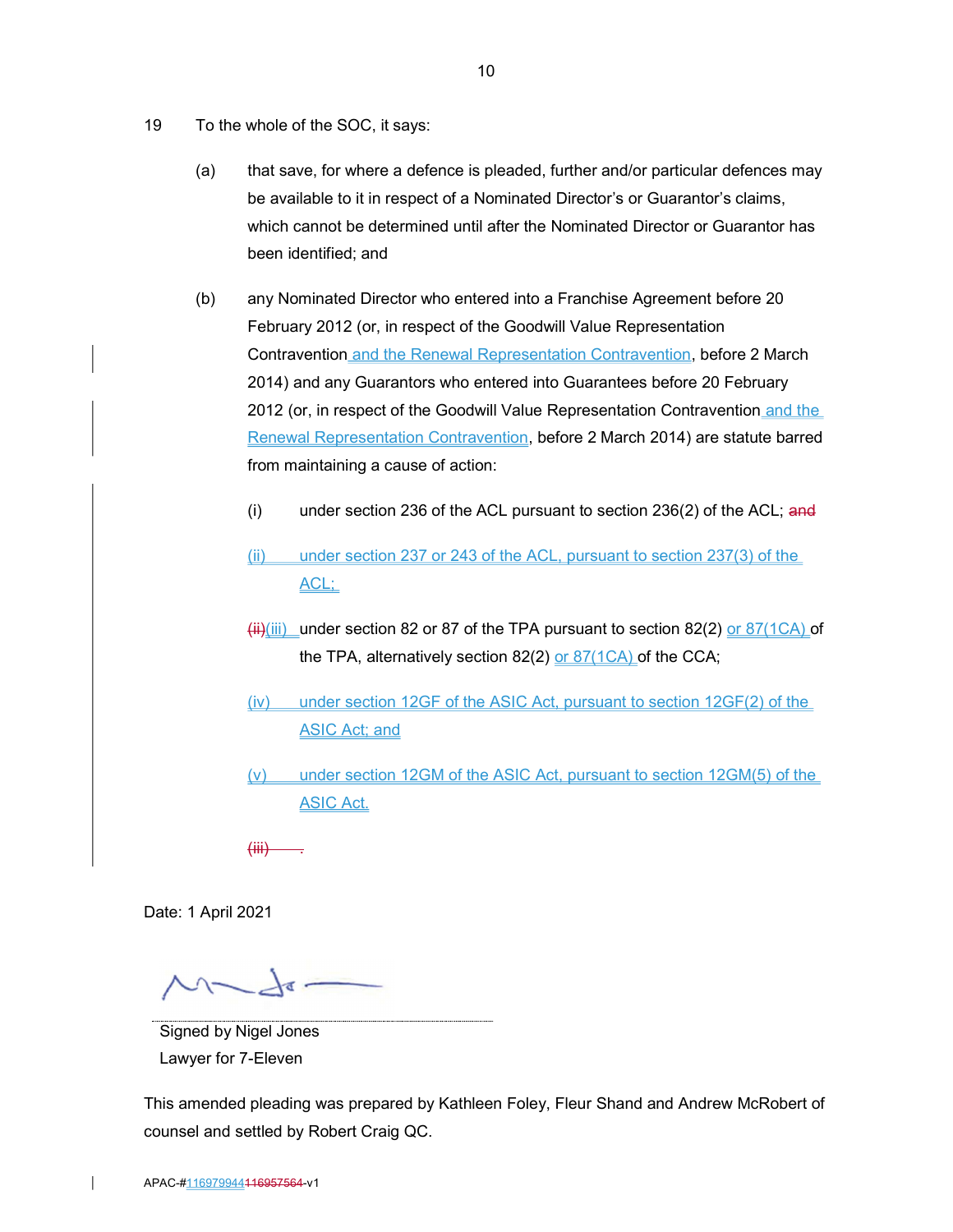# Certificate of lawyer

I Nigel Jones certify to the Court that, in relation to the defence to the Second Further Amended Statement of Claim filed on behalf of the First Respondent, the factual and legal material available to me at present provides a proper basis for:

- (a) each allegation in the pleading; and
- (b) each denial in the pleading; and
- (c) each non admission in the pleading.

Date: 1 April 2021

 $M-d-$ 

Signed by Nigel Jones

Lawyer for the Respondent